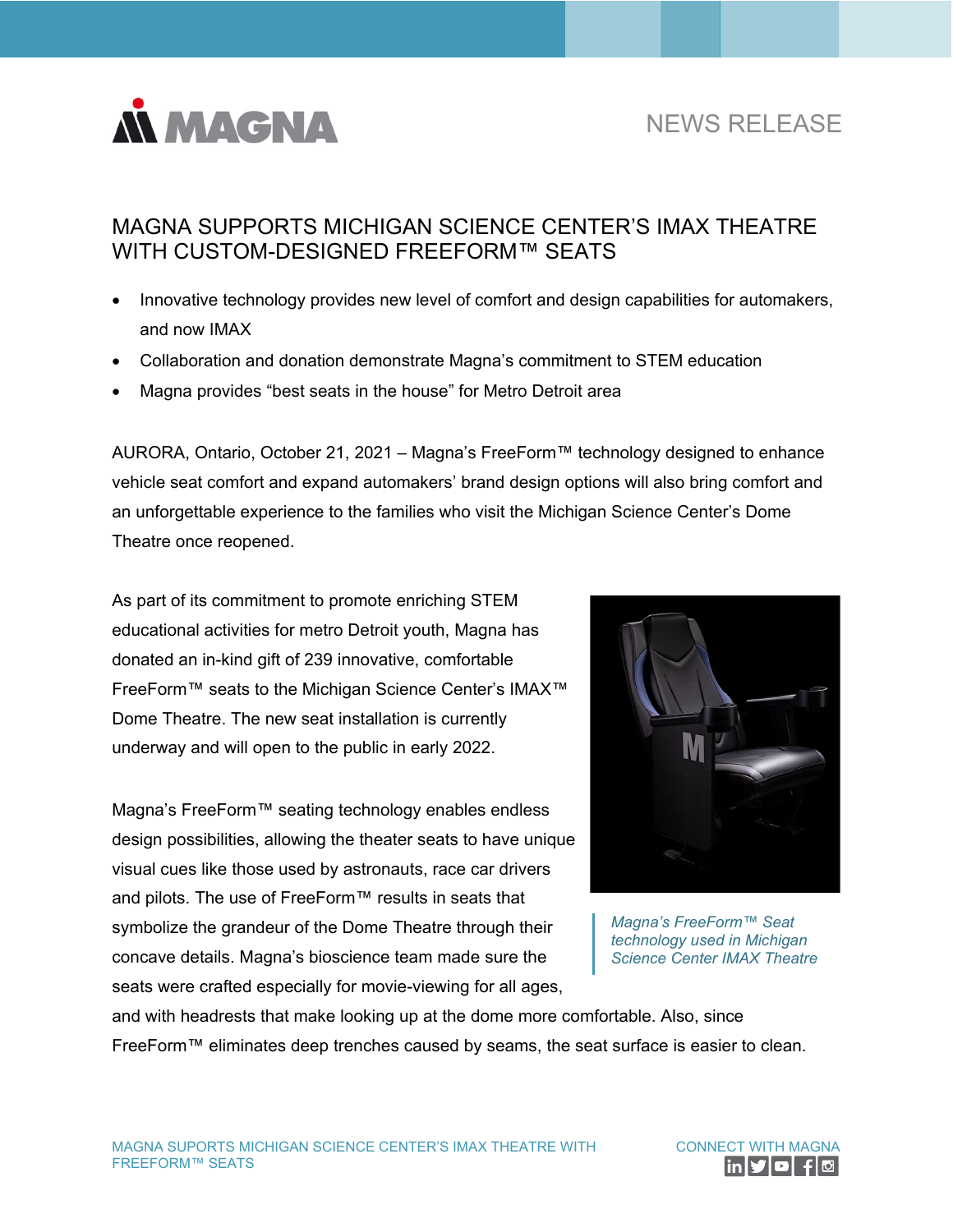"Our automaker partners trust Magna to give families a comfortable and convenient experience in their vehicles with innovative seating solutions," said John Wyskiel, President of Magna Seating. "So naturally, we're thrilled to bring our unique technology and product to the rebirth of a great Michigan institution like the Science Center's Dome Theatre, and honored to give the next generation of scientists, engineers, inventors and mathematicians the best seat in the house."

Magna's collaboration with the Michigan Science Center is rooted in a common goal to promote and inspire STEM and FIRST Robotics in the local communities the organizations serve.

"We are grateful to Magna for providing state-of-the-art seating for our IMAX® Dome Theatre, which will allow our guests to relax in comfort while viewing inspirational and thought-provoking shows," said Dr. Christian Greer, president and CEO of the Michigan Science Center. "A largescreen with 360 degree views provides an unforgettable experience for our guests and helps us to achieve our mission of putting you at the center of science. We would not be able to offer these immersive opportunities without the help of generous sponsors like Magna."

### **TAGS**

FreeForm, Seating, Design, Comfort, Trim, STEM Education, Michigan Science Center

#### INVESTOR CONTACT

Louis Tonelli, Vice-President, Investor Relations [louis.tonelli@magna.com,](mailto:louis.tonelli@magna.com) 905.726.7035

### MEDIA CONTACT

Tracy Fuerst, Vice President, Corporate Communications & PR [tracy.fuerst@magna.com,](mailto:tracy.fuerst@magna.com) 248-761-7004

#### ABOUT MAGNA

Magna is more than one of the world's largest suppliers in the automotive space. We are a mobility technology company with a global, entrepreneurial-minded team of 158,000 employees and an organizational structure designed to innovate like a startup. With 60+ years of expertise, and a systems approach to design, engineering and manufacturing that touches nearly every aspect of the vehicle, we are positioned to support advancing mobility in a transforming industry.